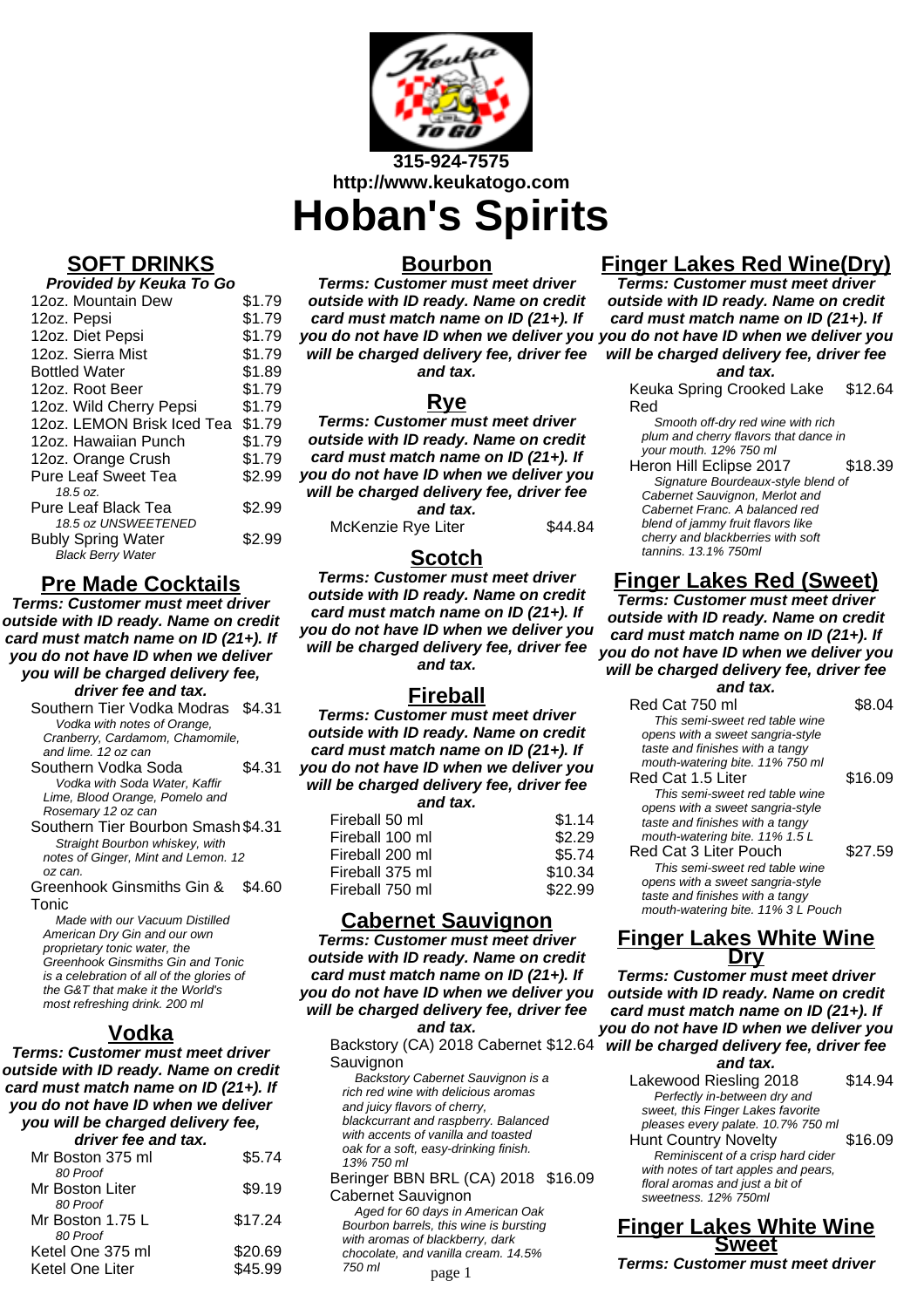| Ketel One 1.75 L                   | \$62.09 |
|------------------------------------|---------|
| Nue Vodka 375 ml                   | \$9.19  |
| Rachels Bloody Mary Mix            | \$9.19  |
| Choice of flavor Rachels original, |         |
| Extra Spicy, or Bloody Caesar.     |         |

#### **Vermouth**

**Terms: Customer must meet driver outside with ID ready. Name on credit card must match name on ID (21+). If you do not have ID when we deliver you will be charged delivery fee, driver fee and tax.**

Martini & Rossi Dry 750 ml \$13.79 Martini & Rossi Sweet 750 ml \$8.04

### **Tequila**

**Terms: Customer must meet driver outside with ID ready. Name on credit card must match name on ID (21+). If you do not have ID when we deliver you will be charged delivery fee, driver fee and tax.**

Jose Cuervo Silver Liter \$28.74 Jose Quervo Silver 1.75 L \$44.84 Milagro Reposado 750 ml \$33.34 Jose Cuervo Margarita Mix \$19.54 Premade classic lime flavor. 1.75 L

**Rum**

**Terms: Customer must meet driver outside with ID ready. Name on credit card must match name on ID (21+). If you do not have ID when we deliver you will be charged delivery fee, driver fee and tax.**

Barton's White Rum 1.75 L \$17.24 Mr Boston's Dark Rum Liter \$10.34 Mr Boston Dark Rum 1.75 L \$19.54 Trader Vic's Spiced Rum Liter\$14.94 Trader Vic's Spiced Rum 1.75\$25.29

### **Gin**

**Terms: Customer must meet driver outside with ID ready. Name on credit card must match name on ID (21+). If you do not have ID when we deliver you will be charged delivery fee,**

**driver fee and tax.**

Barton's Gin Liter \$10.34 Barton's Gin 1.75 L \$17.24 Greenall's London Dry Gin 750ml \$20.69

**ERIN GO BRAGH! ST. PATRICK'S DAY DRINK SPECIALS**

### **Pinot Noir**

**Terms: Customer must meet driver outside with ID ready. Name on credit card must match name on ID (21+). If you do not have ID when we deliver you will be charged delivery fee, driver fee and tax.**

Riverwalk (CA) 2017 Pinot Noir\$12.64 Bright, juicy flavors of cherry, strawberry, and plum weave together in this silky medium-bodied Pinot Noir. 12.5% 750 ml

Replica Misbehaved (CA) 2015 \$20.69 Pinot Noir

Rich, plummy, black-fruit aromas frame slightly smoky flavors of caramel and oak for a ripe, full-bodied classic California Pinot Noir. 13.8% 750 ml

### **Malbec**

**Terms: Customer must meet driver outside with ID ready. Name on credit card must match name on ID (21+). If you do not have ID when we deliver you you do not have ID when we deliver you will be charged delivery fee, driver fee**

**and tax.**

| anu tax.                 |         |
|--------------------------|---------|
| Colonia las Liebres 2018 | \$12.64 |
| Malbec                   |         |

Organic wine that is very elegant, floral and tasty. A vintage that feels like classical Mendoza, with food ripeness and balance. 14% 750 ml

#### **Red Blend**

**Terms: Customer must meet driver outside with ID ready. Name on credit card must match name on ID (21+). If you do not have ID when we deliver you will be charged delivery fee, driver fee and tax.**

> Goru Gold (Spain) 2017 Red Blend \$17.24

Ripe, rubbery berry aromas are warm and oaky, with a chocolaty backing. 14.5% 750 ml

#### **Merlot**

**Terms: Customer must meet driver outside with ID ready. Name on credit card must match name on ID (21+). If you do not have ID when we deliver you will be charged delivery fee, driver fee and tax.**

Barnard Griffin (WA) 2017 Merlot \$17.24

This Merlot is supple on the entry, showing harmonious flavors of plum, cherry & raspberry accented by notes of bittersweet chocolate and toasted coconut. 13.8% 750 ml

### **Rioja**

**Terms: Customer must meet driver outside with ID ready. Name on credit card must match name on ID (21+). If you do not have ID when we deliver you will be charged delivery fee, driver fee and tax.**

Cune Rioja Crianza (Spain) 2016 \$14.94

This wine is made from a blend of 85 percent Tempranillo and 15 percent Garnacha and Mazuelo. The wine feels lighter, with concentrated blueberry, blackbary, and raspberry

#### **outside with ID ready. Name on credit card must match name on ID (21+). If you do not have ID when we deliver you will be charged delivery fee, driver fee**

#### **and tax.**

| Lakewood Niagra 2019             | \$16.09 |
|----------------------------------|---------|
| An excellent picnic wine with a  |         |
| popping fresh grape. 10.5% 750ml |         |
| White Cat 750 ml                 | \$8.04  |
| The flavor of freshly-squeezed   |         |
| Niagara grape juice. Sweet and   |         |
| refreshing 11.6% 750ml           |         |
| White Cat 1.5 L                  | \$16.09 |
| The flavor of freshly-squeezed   |         |
| Niagara grape juice. Sweet and   |         |
| refreshing 11.6% 1.5 ml          |         |
| White Cat 3 Liter Pouch          | \$26.44 |
| The flavor of freshly-squeezed   |         |
| Niagara grape juice. Sweet and   |         |
| refreshing. 11.6% 3 Liter Pouch  |         |

### **Sparkling Wines**

**Terms: Customer must meet driver outside with ID ready. Name on credit card must match name on ID (21+). If will be charged delivery fee, driver fee and tax.**

Lobetia Brut \$16.09 Creamy bubble, full flavored, fresh, with good acidity and bright tropical fruit on the palate. 12% 750ml

### **White Wines**

**Terms: Customer must meet driver outside with ID ready. Name on credit card must match name on ID (21+). If you do not have ID when we deliver you will be charged delivery fee, driver fee**

#### **and tax.**

Daisy Pinot Grigio 2019 \$14.94 Aromas of ripe apple, sliced pear and white flowers lead to a tart lighter side of medium bodied fruit flavors. 12.1% 750ml